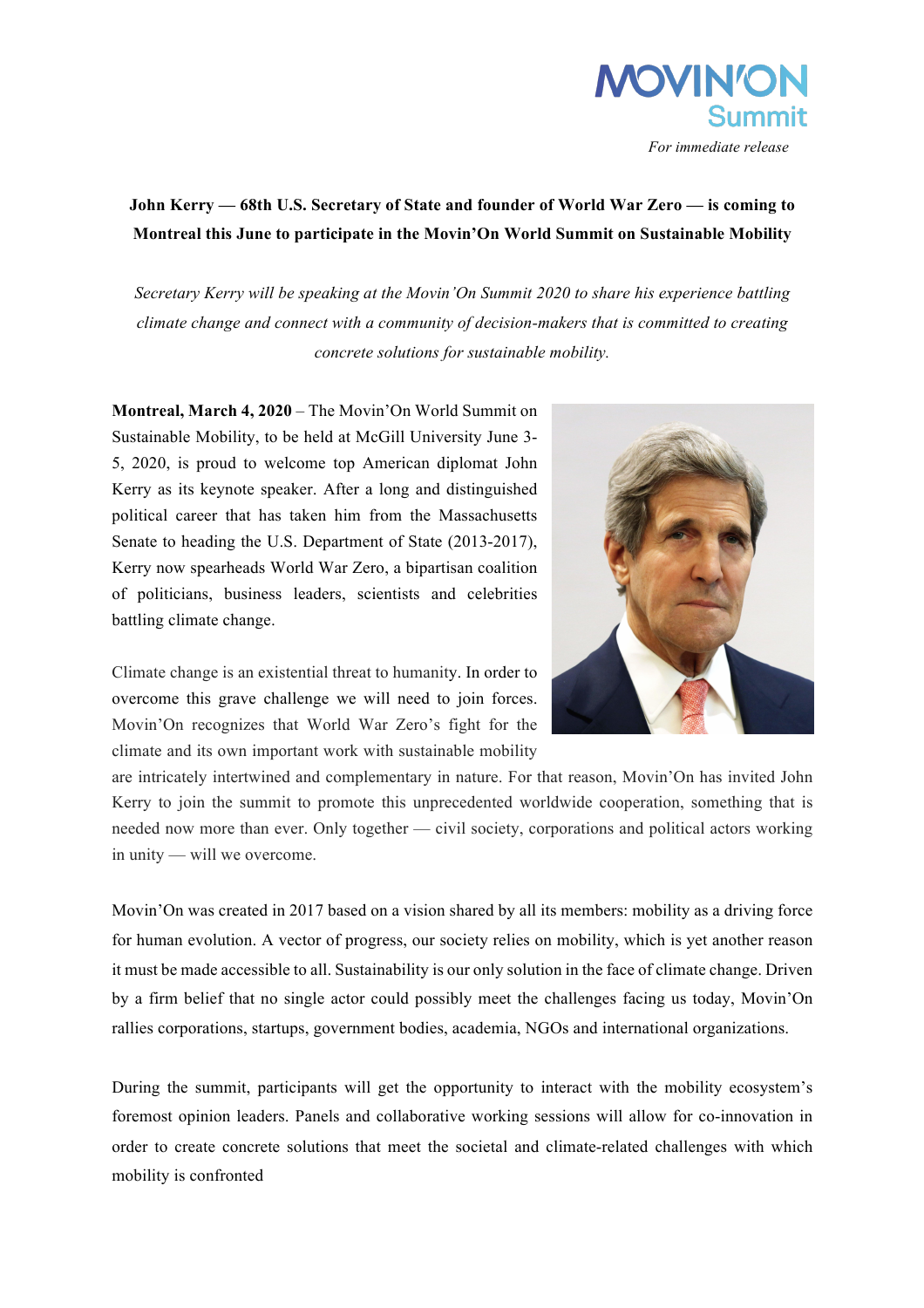

Today, the Movin'On Summit is pleased to announce the following speakers for 2020:

- **Manuel de Araújo**, Mayor of Quelimane City, Zambezia Province, Mozambique
- **Laurence Batlle**, Chairwoman of the Executive Board at RATP Dev and Member of the Executive Board at Group RATP
- **Thomas Becker**, VP Urban Mobility at BMW Group
- **Charlotte Dennery**, CEO at BNP Paribas Leasing Solutions
- **Anne Goodchild**, Professor of Civil and Environmental Engineering and Director of the Supply Chain Transportation and Logistics Center at the University of Washington
- **Sylvain Haon**, Senior Director, Strategy at the International Association for Public Transport (UITP)
- **Alexandre de Juniac**, Director General and CEO at the International Air Transport Association (IATA)
- **Ilham Kadri**, Chairman of the Executive Committee and CEO at Solvay
- **Patrick Koller**, Chief Executive Officer at Faurecia
- **Florent Menegaux**, Chief Executive Officer at Michelin Group
- **Andrew Miller**, Associate Director, Mobility at Sidewalk Labs
- **Eléonore Morel**, CEO at the International Federation for Human Rights (FIDH)
- **Thanh Nguyen**, Vice President of Sales and Marketing, Americas and EMEA at Farasis Energy, Inc.
- **Jeffrey D. Sachs**, Professor and Director of the Center for Sustainable Development at Columbia University
- **Julie Sweet**, Chief Executive Officer at Accenture
- **Young Tae Kim**, Secretary-General of the International Transport Forum (ITF)